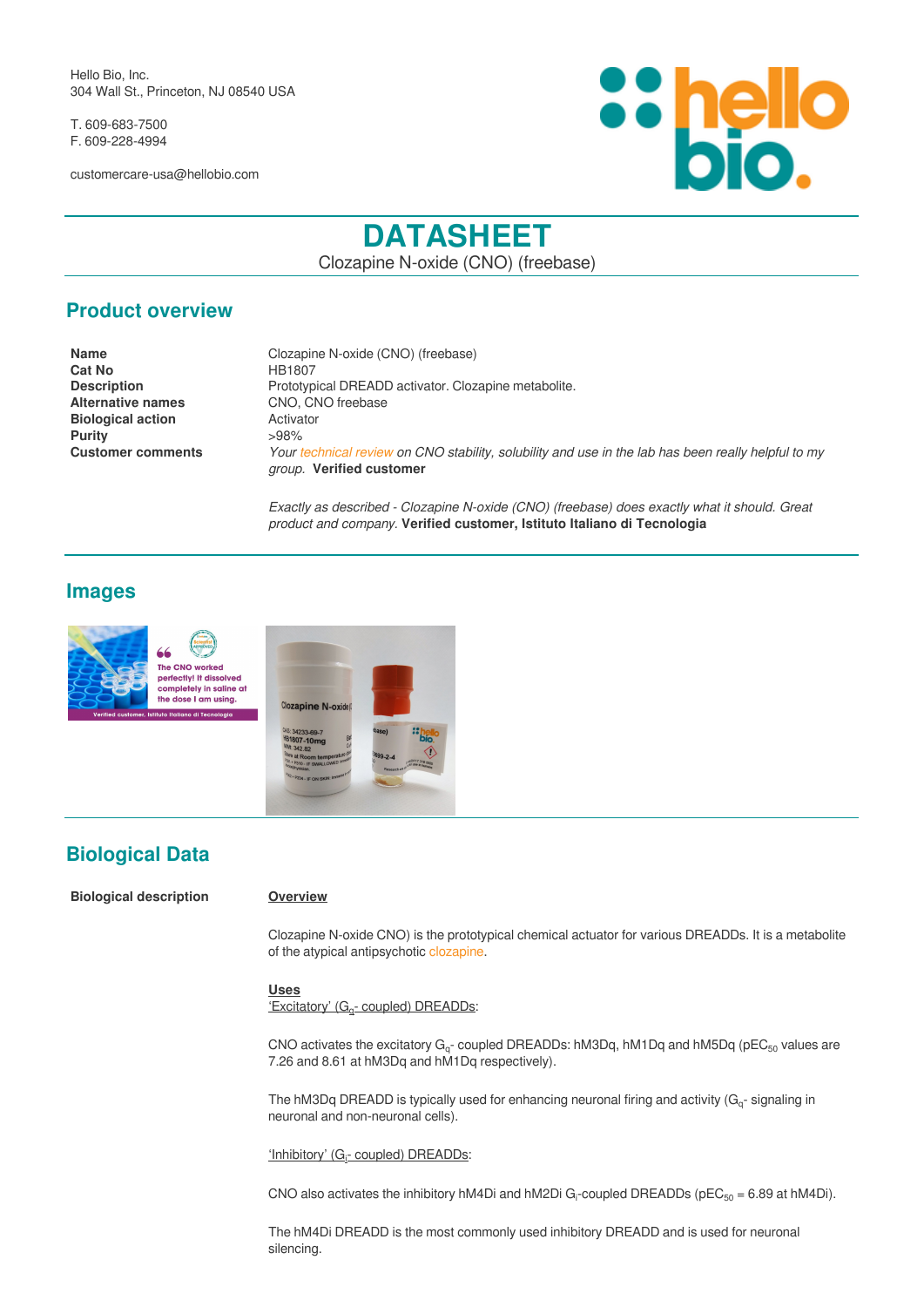Gs and β-arrestin coupled DREADDs:

CNO also activates the G<sub>s</sub>- coupled DREADD (GsD) and the β-arrestin preferring DREADD: rM3Darr (Rq(R165L).

Recent findings (Gomez et al 2017) suggest that systemically administered CNO does not readily cross the blood-brain-barrier in vivo, and converts to clozapine which activates DREADDs. Enzymatic and non-enzymatic reduction of CNO to clozapine has been shown in humans, rats, monkeys, guinea pigs and mice.

Care must therefore be taken in experimental design and proper controls should be incorporated, for example, the use of non-DREADD expressing animals may be appropriate (see Mahler and Aston-Jones (2018)).

Jendryka et al (2019) found that in mice, CNO does enter the brain and that unbound CNO is present in the brain at sufficient levels to activate DREADDs directly. Results suggested that CNO is a suitable DREADD agonist but requires between-subject controls for unspecific effects.

CNO has proved to be an effective actuator of muscarinic DREADDs and provided controls are in place, will continue to be an excellent tool. [Compound 21 \(DREADD agonist 21\)](https://hellobio.com/dreadd-agonist21-dihydrochloride.html) represents an alternative to CNO for in vivo studies in which metabolic conversion of CNO to clozapine is an issue (Thompson et al 2019).

#### Administration

In the literature, CNO has been administered intraperitoneally (i.p.), subcutaneously, directly infused intracranially, via drinking water, osmotic mini-pump and recently via eye drops. See our [Technical](https://hellobio.com/clozapine-n-oxide-stability-solubility-review/#dose.html) [review \(table 3\)](https://hellobio.com/clozapine-n-oxide-stability-solubility-review/#dose.html) for example administration methods and doses.

#### **Water soluble Clozapine N-oxide (CNO) dihydrochloride is also available:**

[Clozapine N-oxide \(CNO\) dihydrochloride](https://hellobio.com/clozapine-n-oxide-dihydrochloride.html) is water soluble and easier to solubilise and handle. Our stability studies have found that this product does not precipitate in aqueous solution unlike the freebase form of CNO (which due to its inherent chemical properties requires careful handling, has been shown in the literature to precipitate in solution under certain conditions and batch to batch variation in solubility can occur).

In rhesus macaques, CNO dihydrochloride shows improved bioavailability compared to CNO freebase with less conversion to clozapine

### **Solubility & Handling**

**Storage instructions** Room temperature (desiccate) **Solubility overview** Soluble in DMSO (100mM). **Handling** Due to the inherent chemical properties of CNO, this product requires careful handling – our guidelines are detailed below.

Batch to batch variation in solubility can occur. Some batches are water soluble but ongoing solubility in aqueous solutions can be unpredictable.

CNO has been shown in the literature to precipitate in aqueous solution and following further solubility studies that we have undertaken, we have found that precipitation occurred in some concentrated (100mM) samples of CNO dissolved in water.

We therefore recommend using DMSO when working with CNO freebase. If you need to work with aqueous solutions, you should use [CNO dihydrochloride](https://hellobio.com/clozapine-n-oxide-dihydrochloride.html) which is easier to solubilize and handle than CNO freebase. Our stability studies have found that this product does not precipitate in solution.

Solubilizing in DMSO

CNO (freebase) is soluble in DMSO to 100 mM.

Storage of solutions in DMSO

- 1.Aliquot out the solution into tightly sealed vials for storage.
- 2.Storage of solutions should be at room temperature.
- 3. Please take care to ensure that your product is completely dissolved in your solution before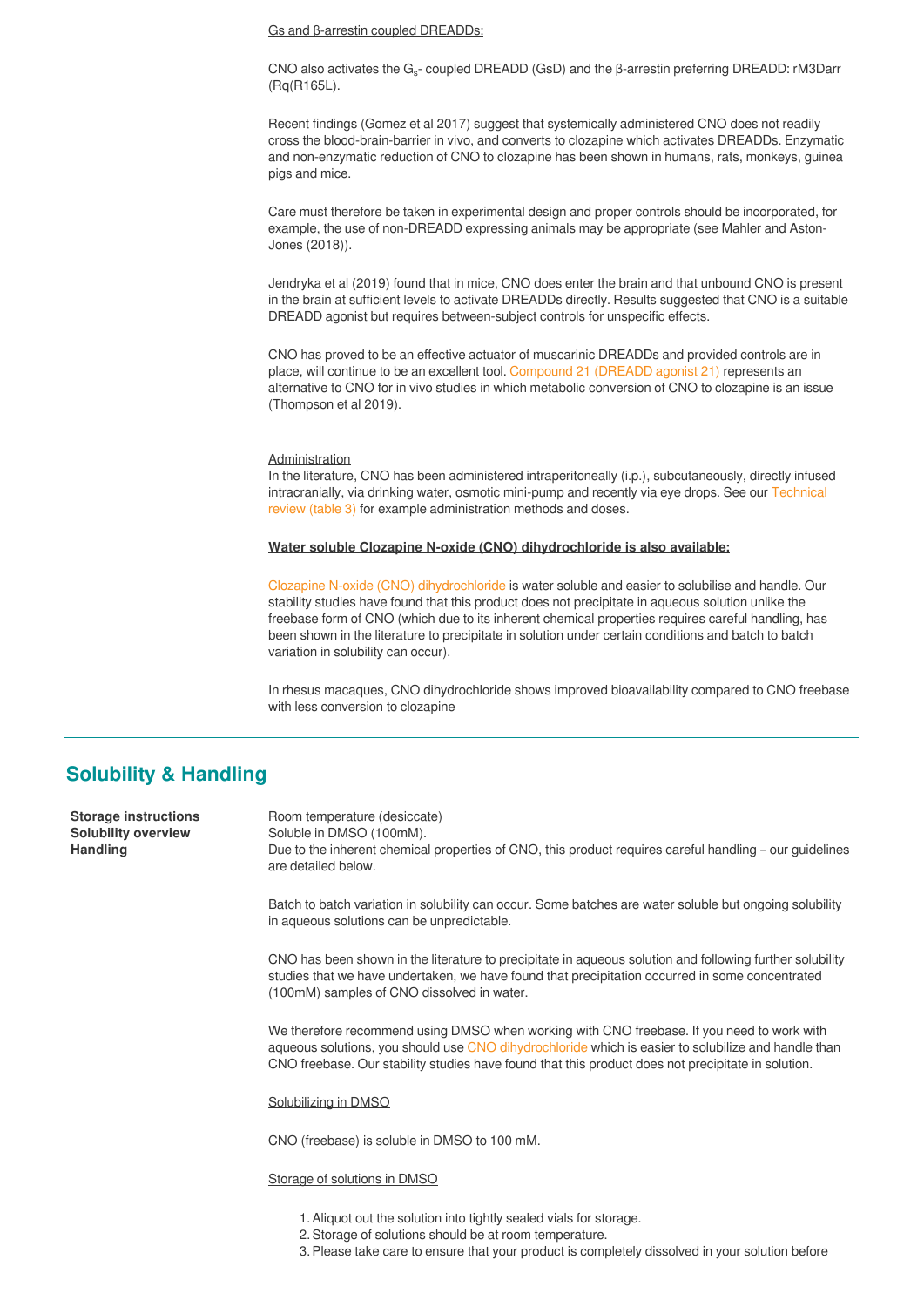use.

We do not recommend using CNO freebase with aqueous solutions however, we provide these guidelines if you do:

Solubilizing CNO (freebase) in aqueous solutions (e.g. water / saline)

When working with the compound in aqueous solutions, we recommend:

- 1. Make up solutions and use immediately. Do not store solutions.
- 2. Ensure you work in a dust free environment when preparing and handling solutions.
- 3. Ensure that the product and solvents are at ambient temperature before preparing solutions. This means that you should allow the product to equilibrate to RT for at least one hour before opening and using.
- 4. Please take care to ensure that your product is completely dissolved in your solution before use.

#### **Stability**

Our stability studies have shown that CNO in solution remains chemically stable (>99% purity by HPLC) for at least 4 weeks at room temperature.

**Handling continued..** Storage of solutions in aqueous solutions (e.g. water/saline

We recommend that you do not store aqueous solutions of CNO. However, if this is necessary:

- 1.Aliquot out the solution into tightly sealed vials for storage. Storage of solutions should be at room temperature.
- Do not store solutions at temperatures below room temperature (i.e. +4°C/ -20°C) this is more likely to lead to precipitation of the compound.
- Preferably, solutions should be made in transparent, colorless vials so that any precipitation can be observed and remedied prior to use.
- 1.Always check that your product is completely dissolved before use; if precipitation is found follow the steps below.

#### **Precipitation**

If you find precipitate in your solution, gently heat your solution in a water bath to approx 40°C and the compound should readily re-dissolve. Always take care to ensure that the compound is completely dissolved before use.

Water soluble alternatives:

[CNO dihydrochloride](https://hellobio.com/clozapine-n-oxide-dihydrochloride.html) is now available and is also water soluble. It is easier to solubilise and handle and unlike the freebase form of CNO, our stability studies have found that this product does not precipitate in solution.

**Important** This product is for RESEARCH USE ONLY and is not intended for therapeutic or diagnostic use. Not for human or veterinary use.

### **Chemical Data**

**Molecular Weight** 342.82 **Chemical structure**

**Molecular Formula** C<sub>18</sub>H<sub>19</sub>ClN<sub>4</sub>O<br>CAS Number 34233-69-7 **PubChem identifier** 2819 **Source** Synthetic

**Chemical name** 8-Chloro-11-(4-methyl-4-oxido-1-pip erazinyl)-5*H*-dibenzo[*b*,*e*][1,4]diazepine

**CAS Number** 34233-69-7 **SMILES** C[N+]1(CCN(CC1)C2=C3C=CC=CC3=NC4=C(N2)C=C(C=C4)Cl)[O-]